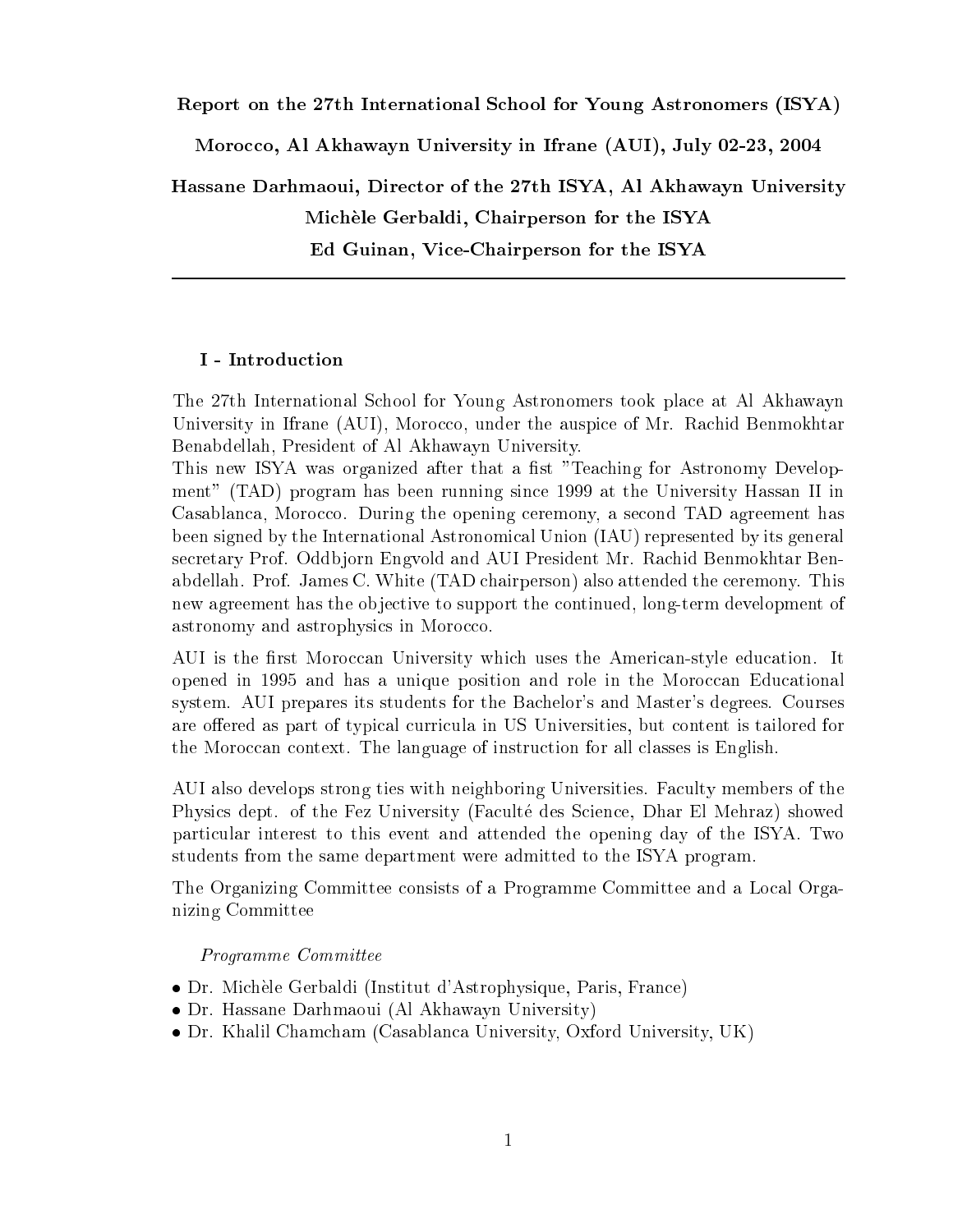### Lo
al Organizing Committee

- Dr. Amine Bensaid (Al Akhawayn University, School of Science & Engineering)
- Dr. Khalil Cham
ham (Oxford University)
- Dr. Hassane Darhmaoui (Al Akhawayn University)
- Dr. Ahmed Legrouri (Al Akhawayn University)
- Dr. Khalid Loudiyi (Al Akhawayn University)
- Dr. Ta jje-Eddine Ra
hidi (Al Akhawayn University)
- Dr. Zouheir Sekkat (Al Akhawayn University)
- Dr. Izeddine Zorkani (Faculté des sciences Dhar Mehraz, Fez)
- Members of the astronomy club (Al Akhawayn University)

The *faculty members* were:

- Dr. Bru
e Partridge (Haverford College, US)
- Dr. Bruno Guiderdoni (Institut d'Astrophysique de Paris, IAP, Fran
e)
- Dr. Jean-Pierre de Grève (Brussels University, Belgium)
- Dr. Joseph Silk (Oxford University, UK)
- Dr. Martin Hendry (University of Glasgow, UK)
- Dr. Pedro G. Ferreira(Oxford University, UK)
- Dr. Mariano Mèndez (SRON National Institute for Space Research, The Netherland
- Dr. Edward Guinan (Villanova University, USA)
- Dr. Mi
hele Gerbaldi (Institut d'Astrophysique de Paris, IAP, Universite de Paris-Sud Orsay, Fran
e)
- Dr. Kavilan Moodley (University of KwaZulu-Natal, South Afri
a)
- Dr. Ignasi Ribas (Bar
elona university, Spain)
- Dr. Abouazza Elmhamdi (SISSA / ISAS, Trieste Italy/Morocco)
- Dr. Mohammed Badaoui (APESA- Agronomi and Veterinary Institute Hassan II, Rabat - Morocco)
- Dr. Khalil Cham
ham( Casablan
a University, Oxford University, UK)

Dr. Abouazza Elmhamdi and Dr. Khalil Cham
ham were unable to attend the ISYA due to some personal circumstances that had occurred just before the start of the event.

Lecturers and participants were staying on the campus of Al Akhawayn University,

located nearby the city of Ifrane, in the Middle Atlas Mountains. The facilities at Al Akhawayn University are of high standard.

The stays duration of ISYA faculty members ranged from 3 days to the whole school duration. Short stays didn't permit real interaction with all participants. Fortunately, the scope of some lectures, for instance cosmology, has been covered by different lecturers and even in the case of short stays, lecturers brought different views and contributed, nevertheless, to fix some notions.

Dr. Ignasi Ribas with the very kind and efficient collaboration of the AUI Information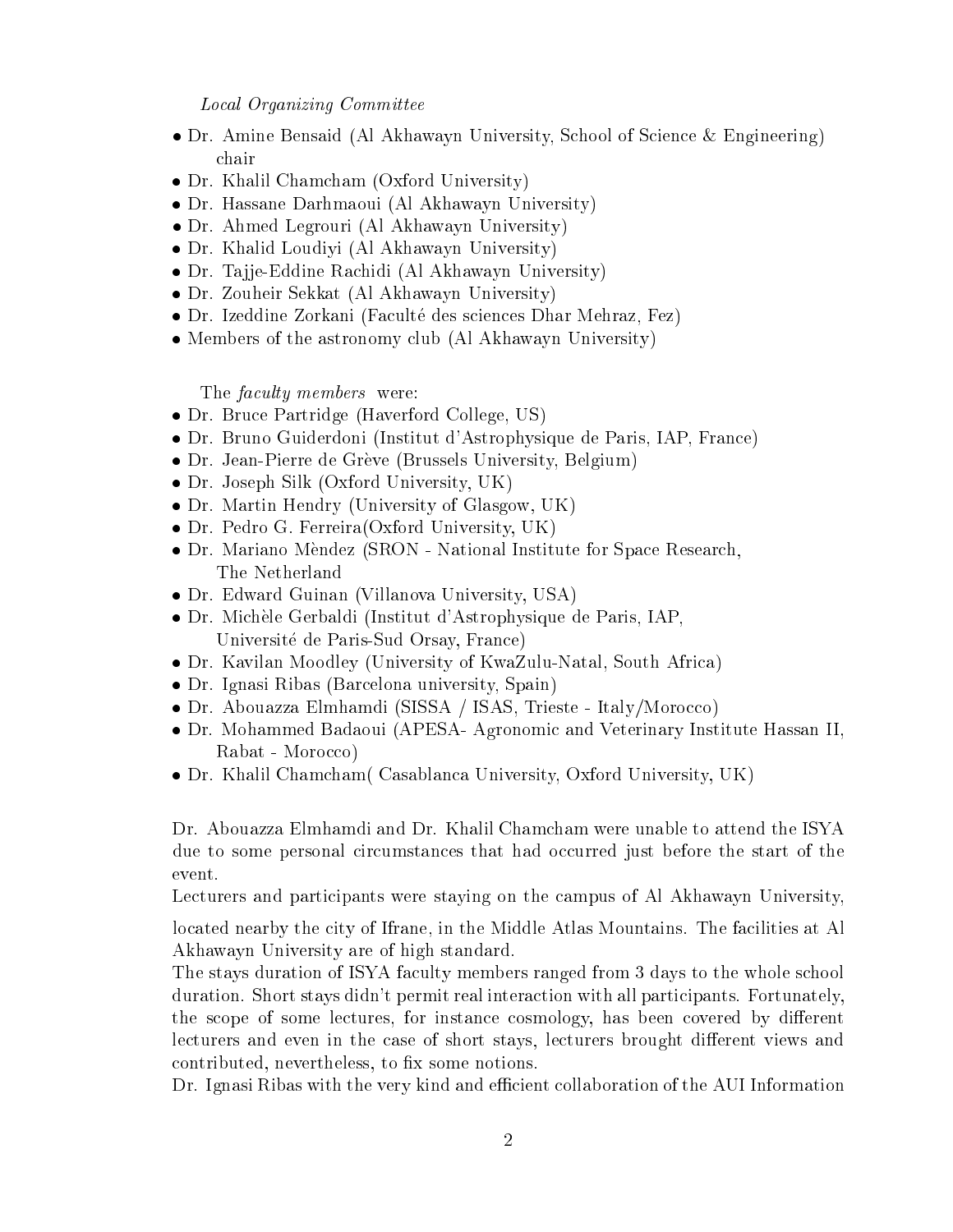Te
hnology Servi
es department implemented the pa
kages to redu
e and analyze data in astronomy: IRAF, XSPEC, ... under Lynux. 20 PC were available during the all ISYA for such purpose, I. Ribas came before the beginning of the ISYA and prepared the practical activities to be run during the ISYA.

# II - Parti
ipants

The number of participants was 29: 18 foreigners and 11 Moroccan.

This ISYA was advertised as usual in the Bulletin of the IAU, as well as on the Web Page of the university. Moreover specific information was sent to several institutions being in the geographical area considered for this ISYA.

69 applications, from 26 countries other than Morocco were received. Only 7 applications were not acceptable coming from too far away region such as South America, India or Philippines. 24 foreign students were invited to participate, but 6 of them canceled their participation, at the last moment. One participant came from Malaysia, his participation being required officially by the Malaysian Space Agency.

The foreign participants came from:

Algeria (3, female 1, male 2), Bulgaria (1, male), Iran (3, female 1, male 2), Jordan (1, male), Lebanon (2, male), Ma
edonia (1, female), Malaysia (1, male), Nigeria (1, female), Palestine (1, male), South Afri
a (1, female), Sudan (1, male), Turkey (2, male).

There were 11 participants from Morocco (male 7, female 4).

The number of applicants from Moroccan Universities other than AUI was very limited. The LOC onsiders the language barrier as being the ause. Fren
h is the language of instru
tion in these Universities and most of their students do not master English.

The list of the Participants is given Annexe I.

One week after the beginning of the ISYA on Friday 9th, two applicants from Lybia not selected to participate - came on their own, claiming that it was very important for them to parti
ipate to this ISYA, be
ause Lybia will buy a 2m. teles
ope, a site survey being urrently going on in Lybia. Ex
hange of e-mails with these appli
ants has been always difficult: they never have responded to any of our questions concerning their motivation to participate to an ISYA. They stayed at their own expenses 4 days, parti
ipated to the le
tures and left. Ex
hange of views, through an informal round table, took pla
e upon their arrival on the best way to be
ome involved into the running of a 2m. teles
ope.

The background of these 18 foreign participants, ranged from finishing their BSci. degree or having started their PhD about one year ago: 3 had started a PhD, 9 had obtained a MSci, 5 had finished a BSci and one has not yet obtained it. Among the 11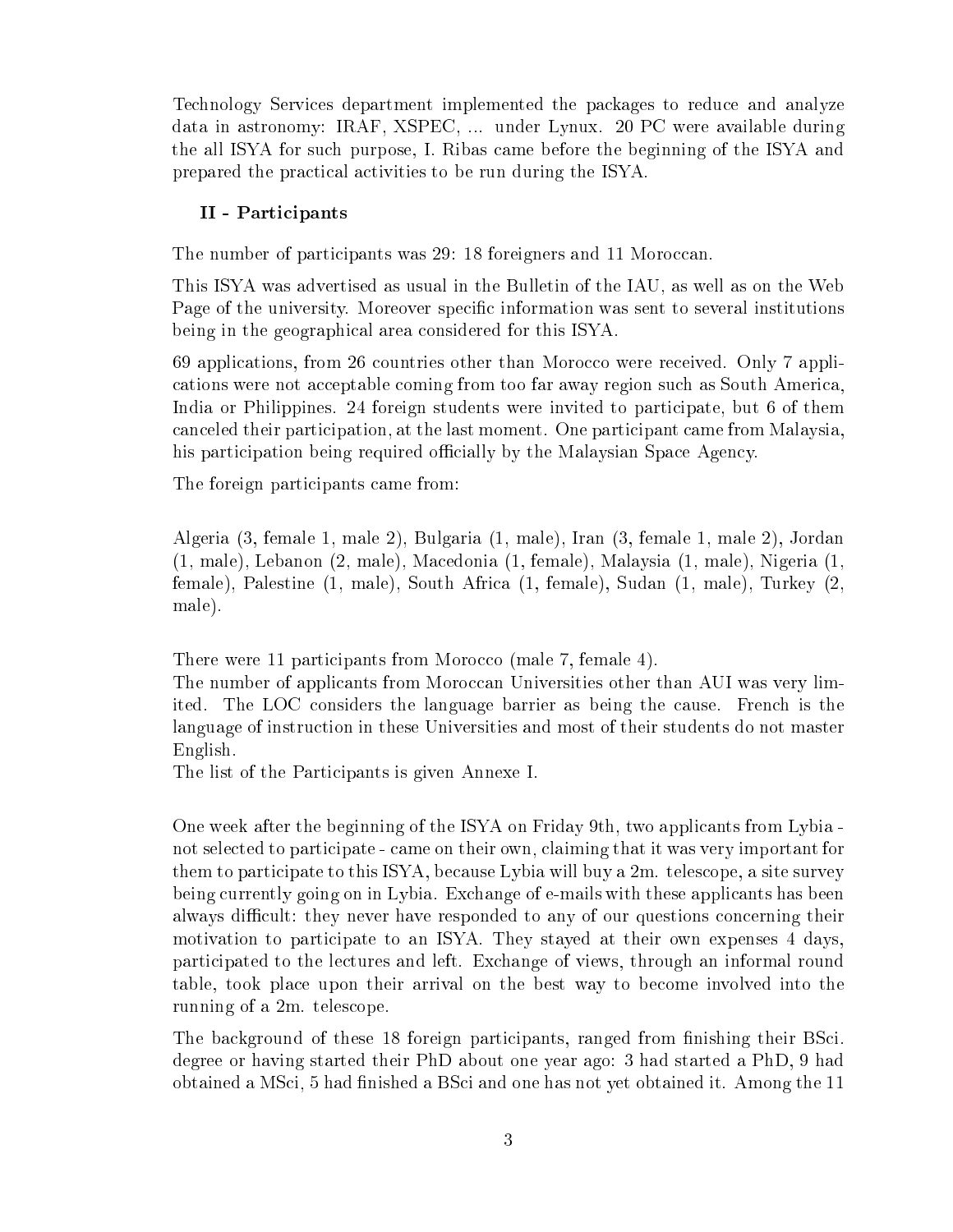Moroccan participants, 2 came from the Science University Caddi Ayyad, Marrakech, having obtained their MSci, one over two students coming from Fez university had started a PhD (not in astrophysics) and the 7 students from AUI had finished (or not yet) a BS
i. Only the students from Marrake
h university had a ba
kground in astrophysi
s.

Moro

an graduate studies in astronomy and related subje
ts are in Fren
h and the ability in English of the Moroccan students is such that there is a language barrier whi
h didn't permit many of the students to attend.

## III - Academic Activities

English was the language of the ISYA. The program was arranged as following :

Friday, July 2 (Building 1, board room)

10:00 - 11:00 Registration

11:00 - 11:45 Opening Ceremony of the ISYA

11:45 - 13:00 Campus Tour & Orientation

13:00 - 14:30 Lun
h

15:30 - 16:45 Plenary Lecture: "Astrophysics: ... physics at work"

by Professor Mi
hele Gerbaldi, ISYA hairperson, Institut d'Astrophysique de Paris, France

16:45 - 17: 00 Coffee Break

17:00 - 17:45 Agreement signing eremony: International Astronomi
al Union & Al Akhawayn University in Ifrane

17:45 - 18:30 ISYA pra
ti
al information, te
hni
al presentation on omputers, et
.

From July 3rd to July 22nd 09:00 - 10:30 Le
tures 10:30 - 11:00 Break 11:00 - 12:30 Le
tures 12:30 - 15:00 Lun
h 15:00 - 16:30 Le
tures 16:30 - 17:00 Break 17:00 - 19:00 Le
tures / Lab omputers

In this programme was also in
luded students talks about their own resear
h.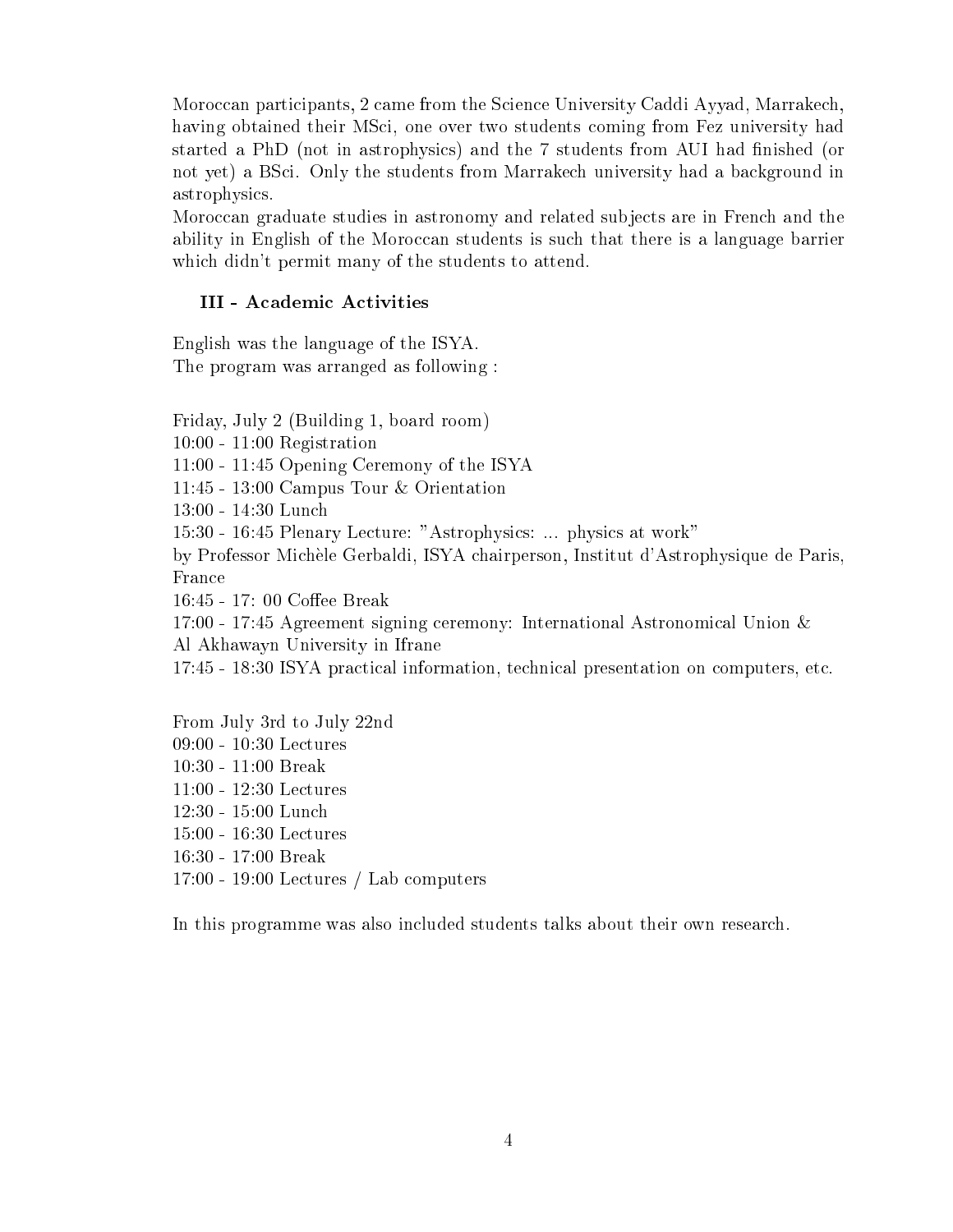#### III - 1 - Le
tures

The topics covered by the lectures were:

 Dr. Bru
e Partridge Radio Astronomy and Cosmology 4 le
tures (6 hours)

 Dr. Bruno Guiderdoni Galaxy Formation 3 le
tures (4.5 hours)

 Dr. Edward Guinan Magnetic Activity of the Sun and Solar type Stars Variable and E
lipsing Stars as Astrophysi
al Laboratories 4 le
tures (6 hours)

 Dr. Ignasi Ribas Astronomi
al te
hniques 4 le
tures (6 hours) and omputer exer
ises (10 hours)

• Dr. Jean-Pierre De Grève Evolution of lose binary stars 4 le
tures (6 hours) and omputer exer
ises (5 hours)

 Dr. Joseph Silk Galaxy Formation 3 le
tures (4.5 hours)

 Dr. Kavilan Moodley Cosmologi
al Models 4 le
tures (6 hours) and omputer exer
ises (2.5 hours)

 Dr. Mariano Mendez High-Energy Astrophysi
s 4 le
tures (6 hours) and omputer exer
ises (5 hours)

 Dr. Martin Hendry Statisti
al Astronomy 4 le
tures (6 hours) and omputer exer
ises (2.5 hours)

 Dr. Mi
hele Gerbaldi Stellar Atmosphere and Data Analysis 3 le
tures (4.5 hours)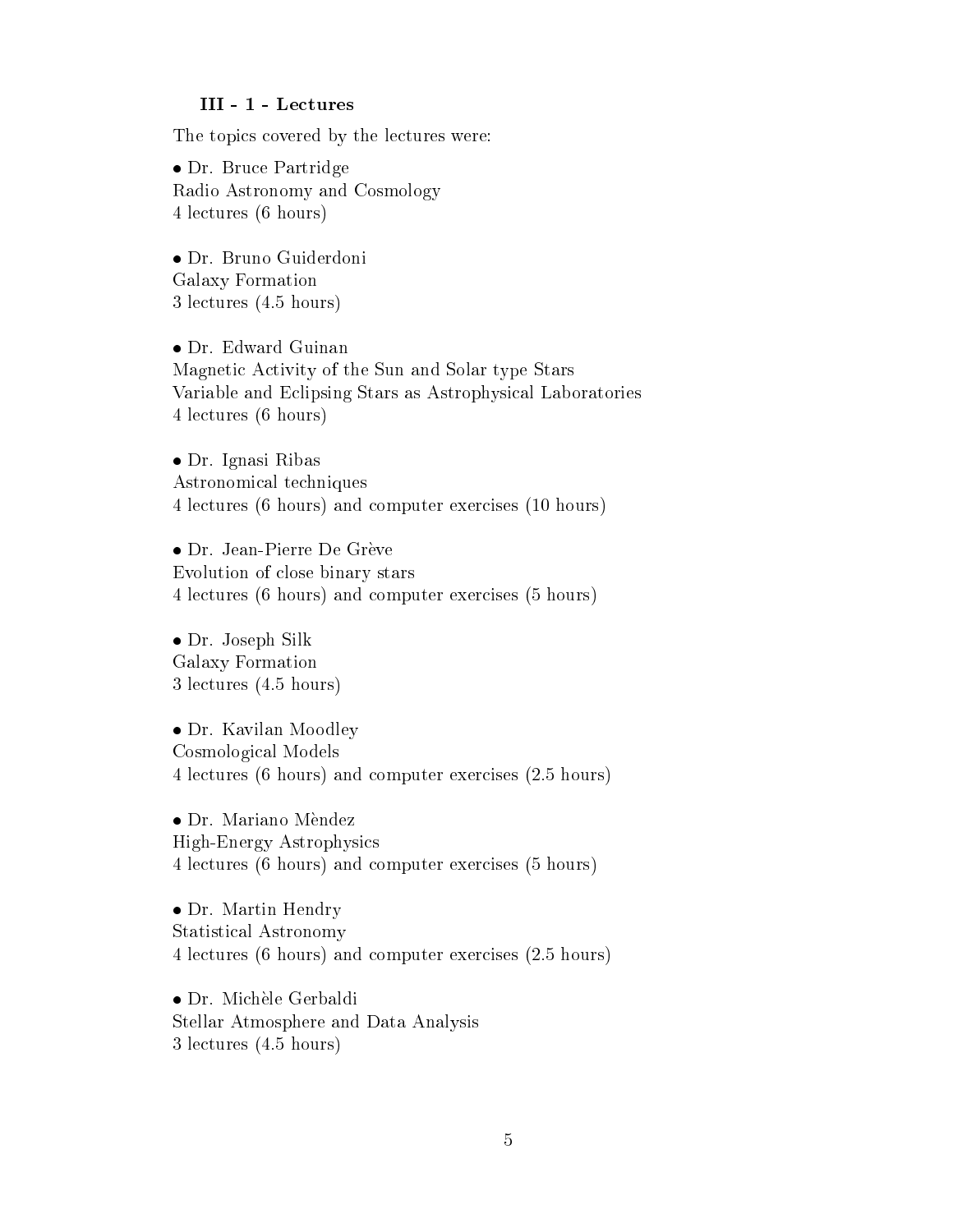Dr. Mohammed Badaoui Infrared high resolution molecular spectroscopy 2 le
tures (3 hours)

 Dr. Pedro G. Ferreira Cosmology with the Cosmic Microwave Background 4 le
tures (6 hours)

In Annexe III are the summaries of the lectures. Dr. Michèle Gerbaldi, gave two public lectures one to the AUI community and the other in Fes at the Faculté des Science, Dhar El Mehraz.

# III - 2 - Practical Activities

More than 25 hours were spent in data reduction and analysis using the astronomical specialized software packages (IRAF) and (XSPEC) among others.

# III - 3 - Observations with a small teles
ope

The teles
ope (diameter 20
m) granted, in 2002, to Al Jabr S
hool in Casablan
a in the frame work of the TAD programme has been kindly on loan to AUI for its use during the ISYA by Al Jabr S
hool. Under the supervision of Ignasi Ribas several observing sessions where organized to whi
h other students from the Al Akhawayn parti
ipated. A small led photometer brought by Ed Guinan and a CCD amera brought by Ignasi Ribas were also used. A delta Scuti star was observed and its light urve derived after a simple redu
tion of the observations.

Occasionally AUI members and students participated also to these observations.

The parti
ipants having a skill using small teles
ope (from Bulgaria and Turkey) played an important rôle as tutor for the AUI students and other participants in order to learn them how to set up su
h a teles
ope.

# III - 4 - Parti
ipant Talks

Sessions were organized for talks by the participants about their work.

17 talks were given, all of them followed by dis
ussions; these 5 sessions added up to 10 hours. The list of these talks is given in Annexe II.

J.P. De Greve analyzed and dis
ussed these oral presentations and gave important clues on how to write a scientific paper. Ed Guinan emphasized on how to write a CV.

# IV - Publi
ation of a CdRom

A CdRom containing all the lectures which were digitized has been produced. Each parti
ipant re
eived su
h one CdRom. Con
erning the le
tures not digitized, photo opies were done.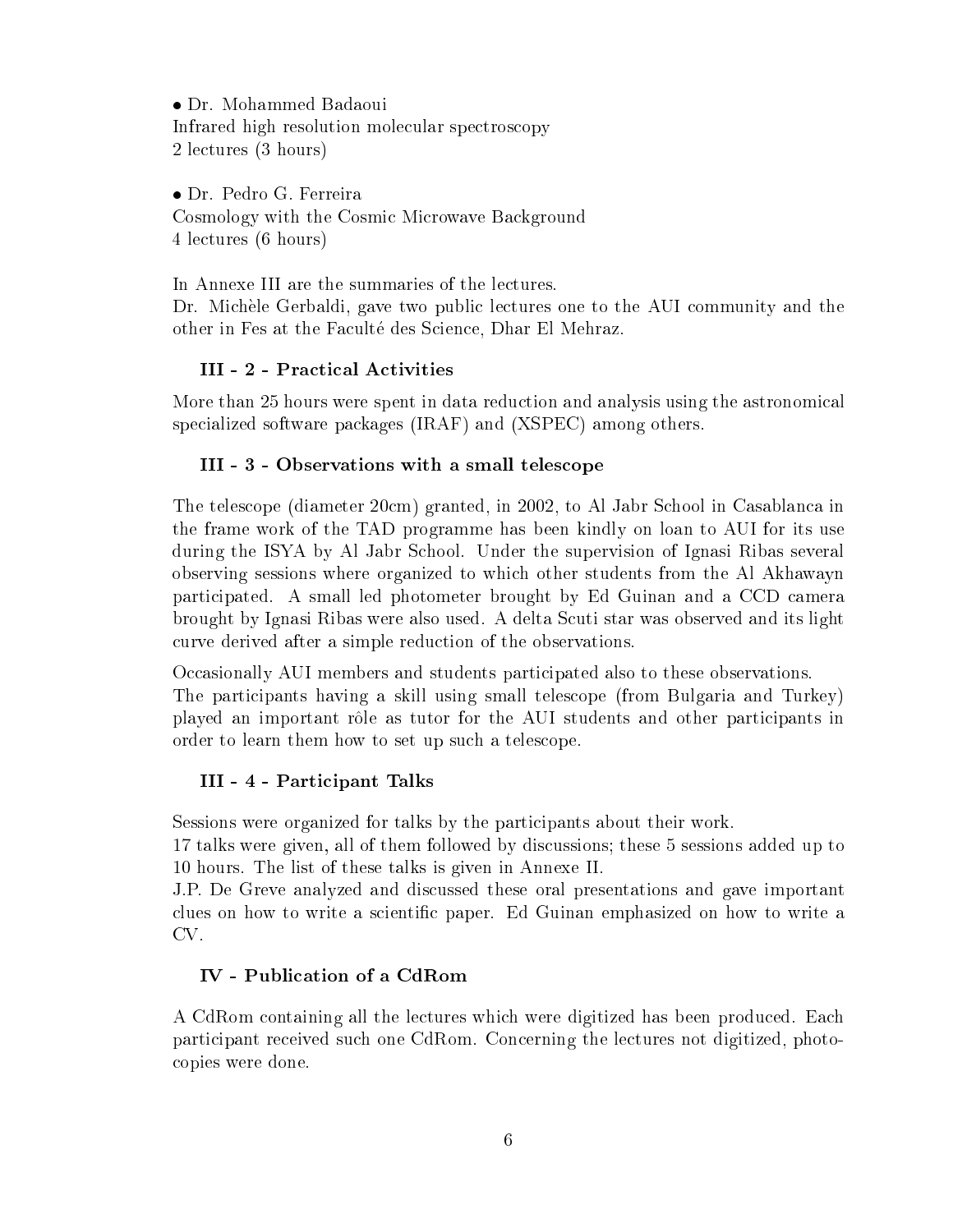# V - Non-Academic Activities

Non academic activities were organized during the ISYA.

Excursions to Fes, Meknes, Volubulis and to the Middle Atlas Mountains took place on Sunday 4th, 11th and 18th. On Wednesday 21st a losing party was organized attended by the university President.

# VI - Budget and Lo
al Organization

The ISYA was located in the building of the School of Science and Engineering. During the ISYA efficient help was given by the personal of this Department in many pra
ti
al domains during the ISYA.

This ISYA could be organized thanks to the financial support of ICTP (The Abdu Salam International Center for Theoreti
al Physi
s, Italy) and CNRST (Center National pour la Recherche Scientifique et Technique, Morocco).

The Al Akhawayn university has offered the logistic and the necessary support for the venue of this event, as well as the lodging for all the lecturers and participants which facilities were excellent.

Most of the transportation expenses were paid by the IAU budget allo
ated to this ISYA.

The Abdu Salam International Center for Theoreti
al Physi
s sponsorship for travel expenses was appreciated.

Deepest thanks are given to the CNRST and ICTP by the organizers for their support to this ISYA.

The details of the expenses are given in a separate document.

# VII - Con
lusion

This ISYA took place after the run of a TAD programme which has been effectively and successfully directed by Dr. K. Chamcham at Casablanca university during 5 years.

One of the feedback of this programme would have been the participation, as a lecturer, of a former student of this TAD programme, presently post-do
torate at the SISSA (Trieste - Italy).

Several ISYA participants have discussed their actual thesis orientation with the lecturers in order to omplement their formation.

This 27th ISYA was organized in an university having up to now no astronomy programme but starting a new TAD programme, the agreement being signed at the opening of the ISYA. Collaborative programme with the university of Fez is intended. ISYA 27th also opened its doors to interested AUI students and faculty members who attended some of its a
tivities.

ISYA incited a real interest in astronomy education at AUI. The university will start offering an introductory course in astronomy in the near future. A telescope will be installed at AUI for the use of high s
hool students (through interned) and also university students all over Morocco. The telescope will be linked to a network of teles
opes all around the world.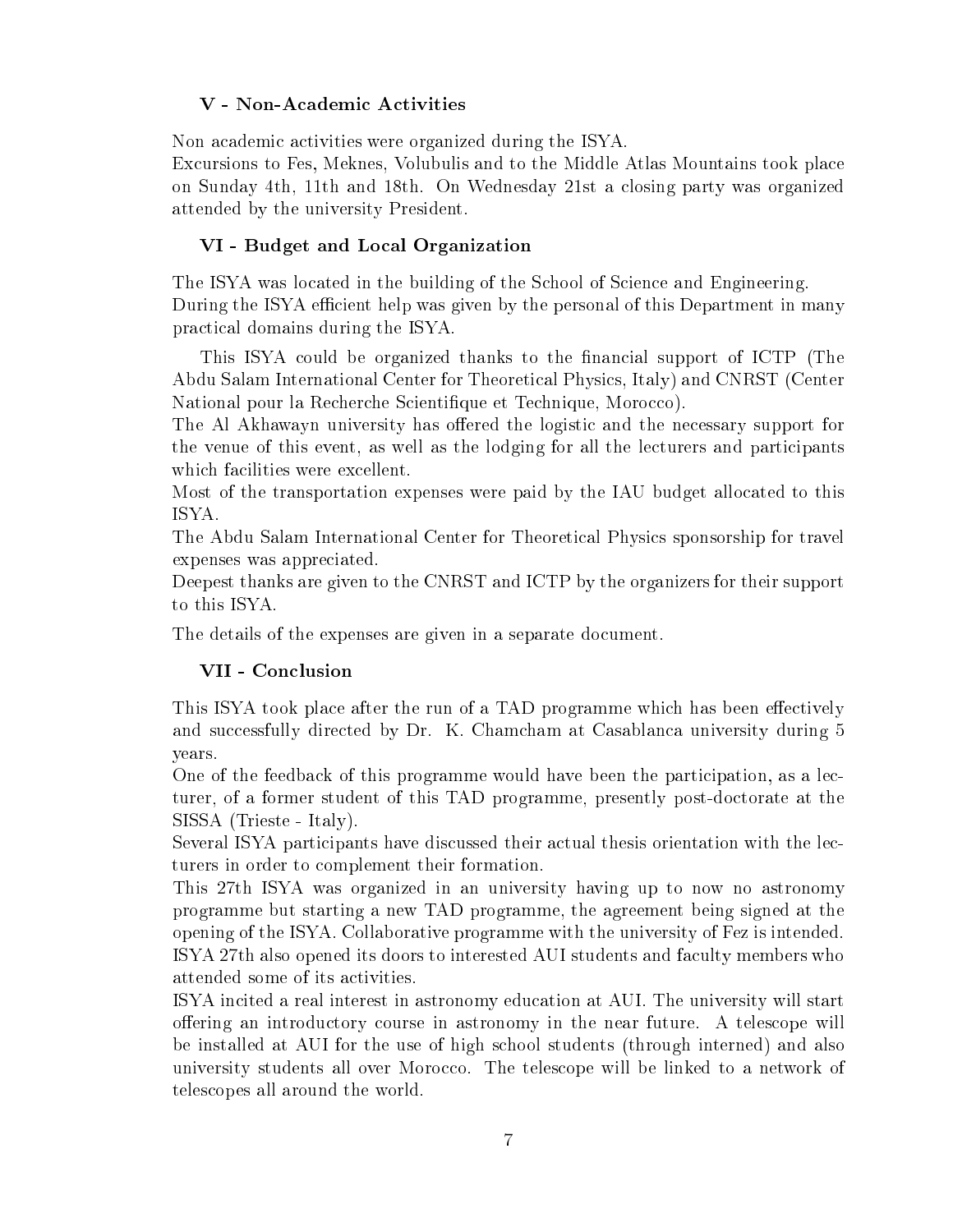## ANNEXE I

## List of the ISYA Participants

 Algeria Amel Zaatri, Algiers Khalil Daiffallah, Algiers Ma
inissa Hadjara, Algiers

 Bulgaria Galin Borisov, Sofia

• Iran Azar Nasiri Zarandi, Zanjan Hossain Safari, Zanjan Reza Saffari Khomirani, Zanjan

 Jordan Ali Al-Ta'ani, Mafraq

 Lebanon Marwan Gebran, Beirut/Toulouse Abdul Hussein Mroue, Beirut

 Ma
edonia Olgi
a Kuzmanovska, Belgrade

• Malaysia Mhd Fairos Asillam, Kuala Lumpur

• Morocco Ali Seddik Didi, Fez Hassan Boughrous, AUI Houssaine Taud, AUI Khadija El Bou
hefry, Marake
h Mimoun Hamma, Fez Mohammed Ouazza, AUI Nadia Mussaoui, AUI Nawal Hammane, AUI Ra
hid Lghool, AUI Saida Charafi, Marakech Zineb Chraibi, AUI

• Nigeria Anwuli Aba Baiden, Nsukka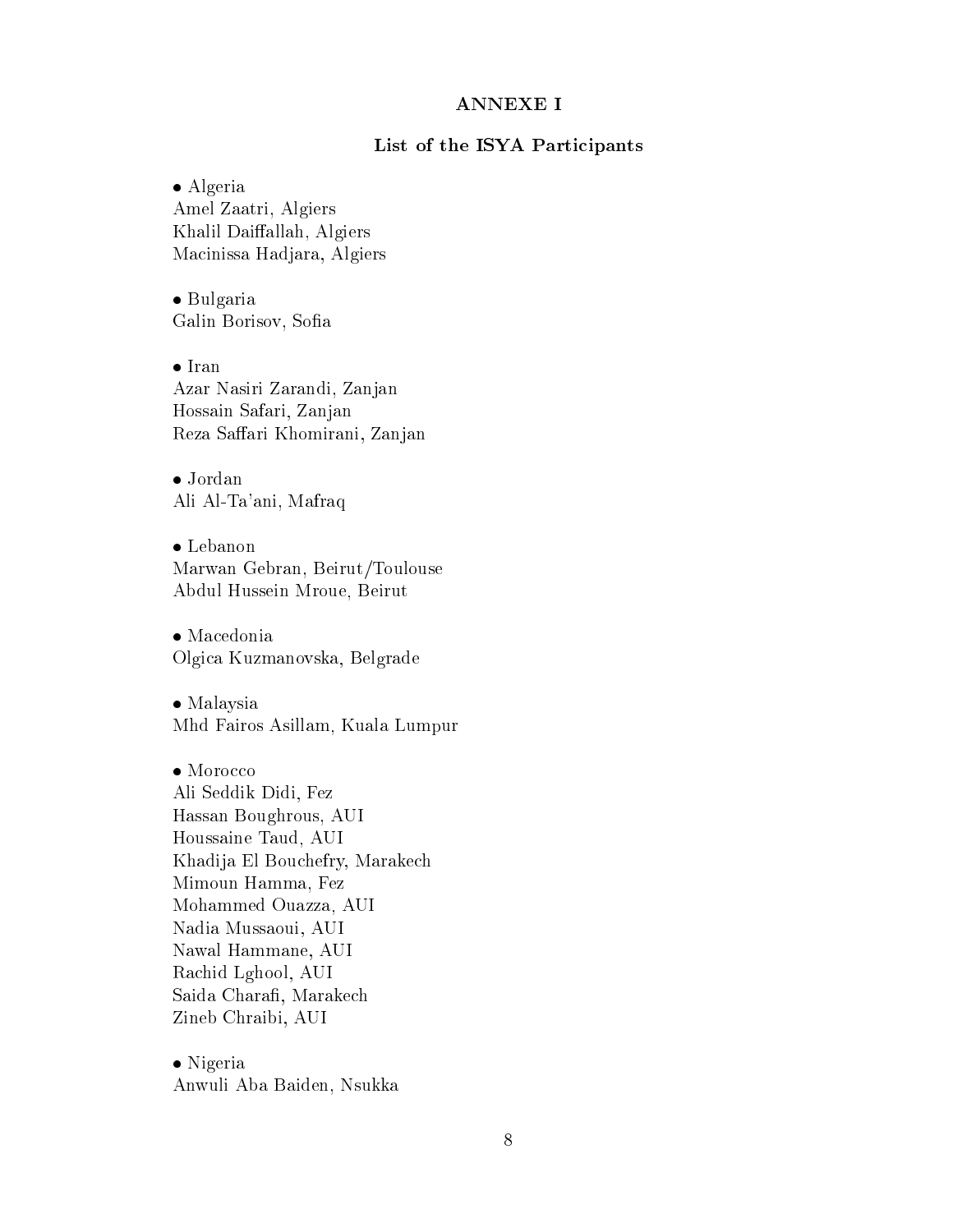$\bullet$  Palestine Suleiman Baraka, Gaza/Paris

 $\bullet$  South Africa Aletha de Witt, Cape Town Siddig Abdalla Talha, Sudan/SAAO

 $\bullet$  Turkey Serkan Saygan, Izmir Timur Sahin, Antalya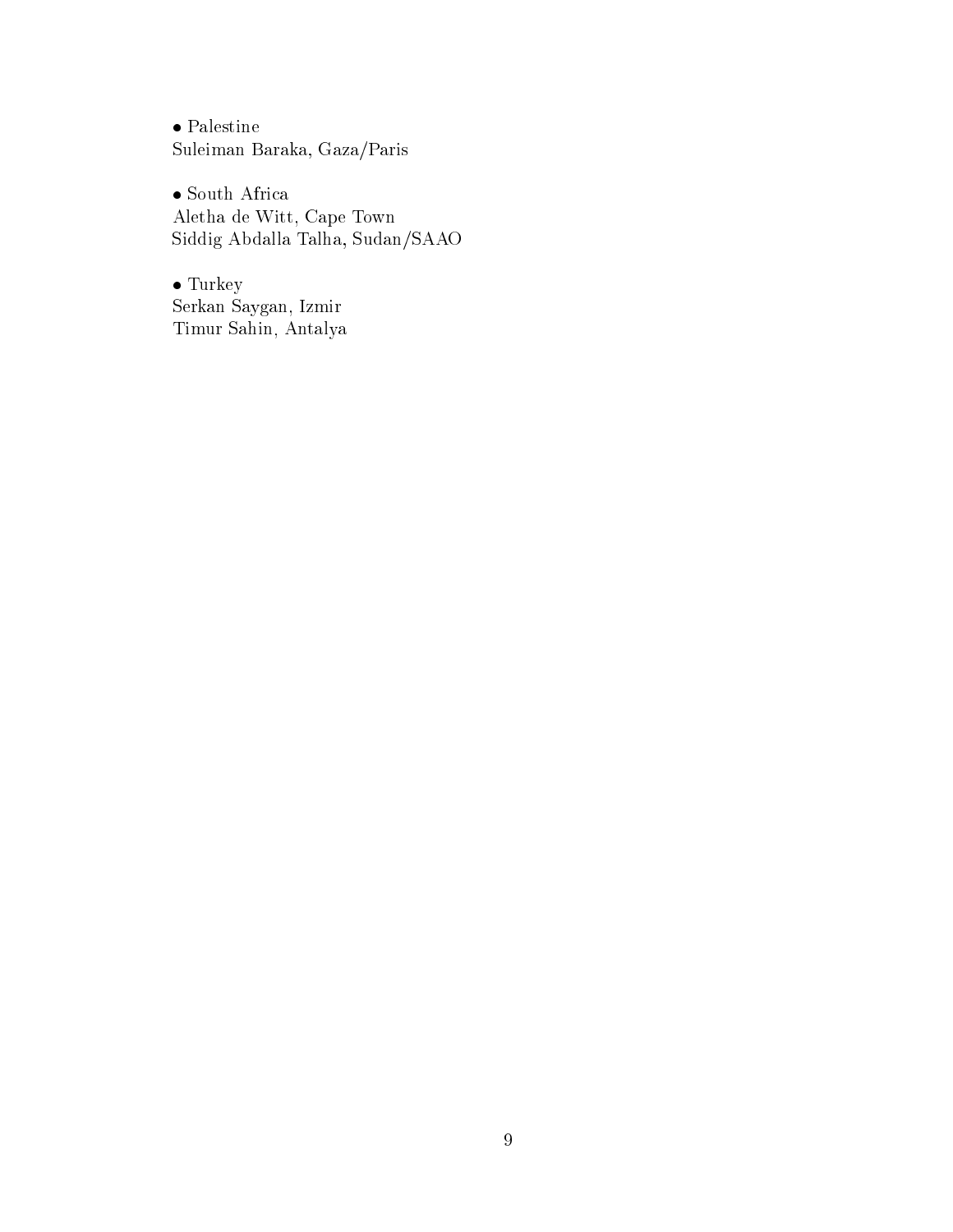## ANNEXE II

## List of the talks given by the Participants

 $\bullet$  Khalil Daiffallah Magneto-atmospheri waves

 Galin Borisov Jet structures in the Comet C/NEAT (200LQW4) Mass loss rate of dust in Comet C/Linear (1999 S4) after its desintegration

 Azar Nasiri Zarandi and Hossain Safari An exact property of small oscillations of rotating stars

• Reza Saffari Khomirani Artificial neural network for classification

 Abdul Hussein Mroue Comets : Oort Cloud From stars to comets around the Sun: tools and application

 Olgi
a Kuzmanovska Influence of stellar rotation on some of the characteristics of the stars

Developing roboti teles
ope in Malaysia

 Suleiman Baraka Intera
tion between the solar wind and the Earth magnetosphere

 Siddig Abdalla Talha Sudan/SAAO Inversion te
hniques in asteroseismology

 Serkan Saygan X-1658-298 as an X-ray binary and evolution of X-ray binaries

 Timur Sahin CCD photometry of Rosat X-ray sour
e RXJ16437+4302

 Ali Seddik Didi Mono semiconducteur and their applications for CCD cameras

 Khadija El Bou
hefry Quality of astronomi
al sites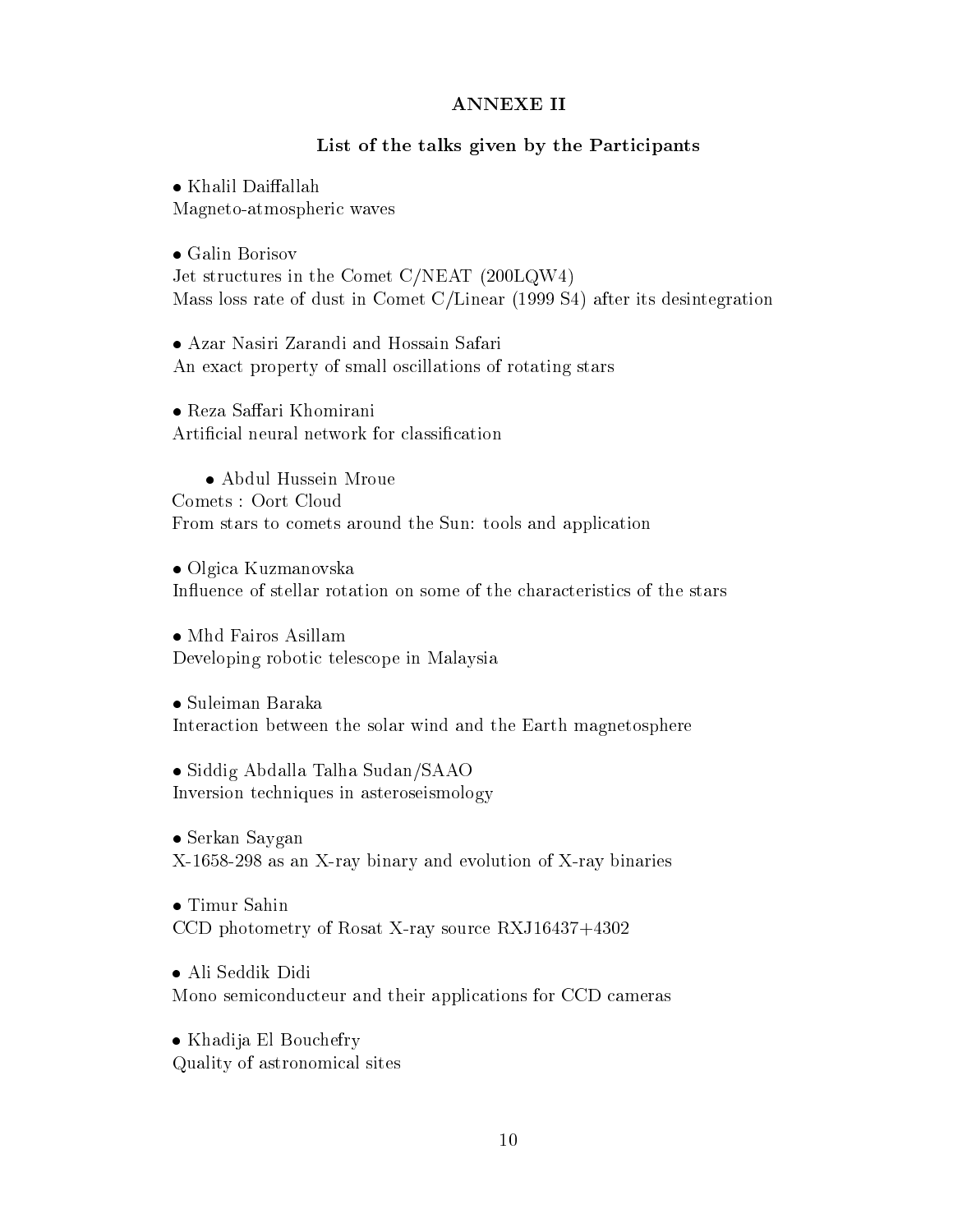$\bullet$ Nadia Moussaoui Teles
opes

 $\bullet$ Saida Charafi

Uniformity and energy resolution of ATLAS and electrognetic calorimeter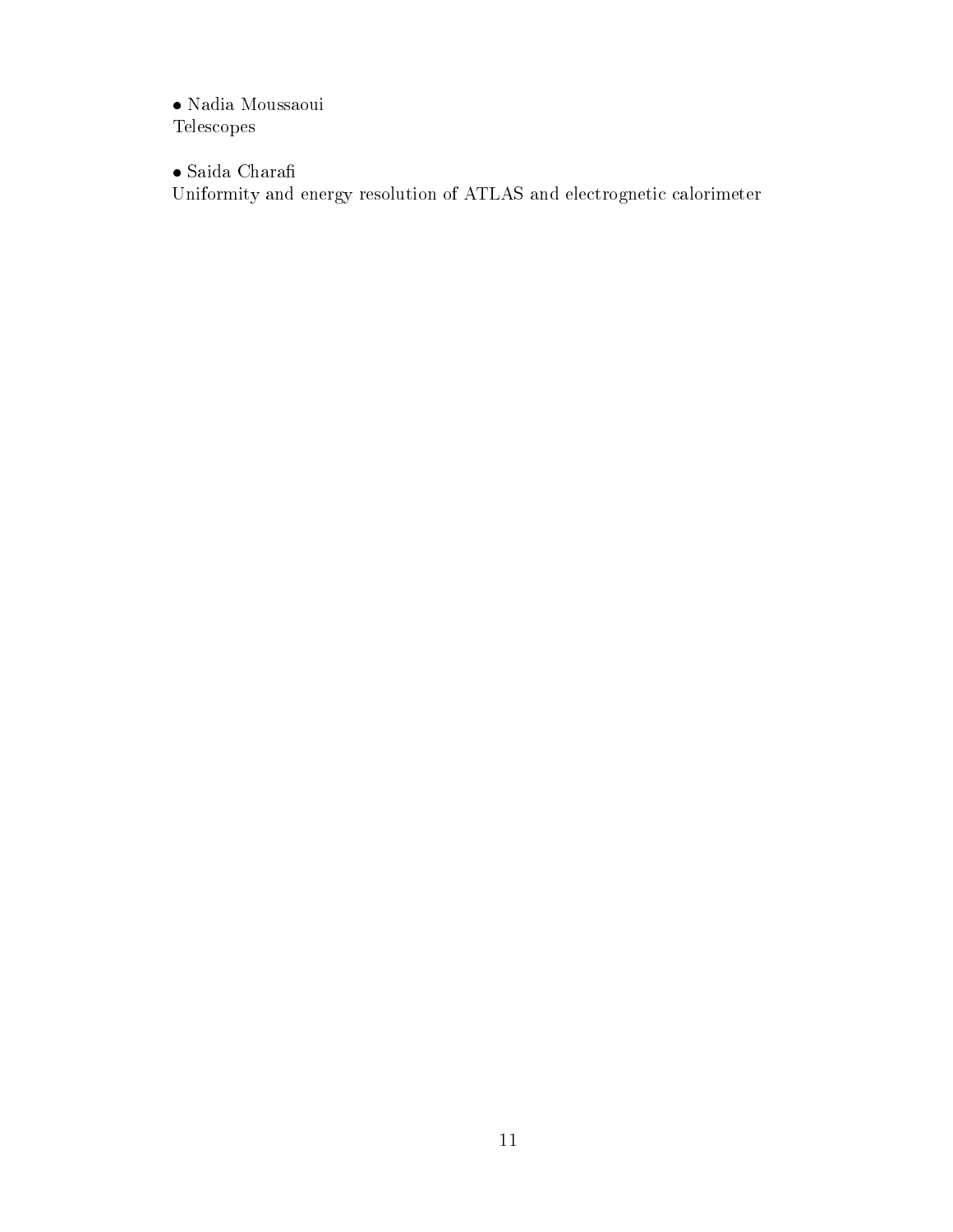# ANNEXE III

## Summary of the lectures

## Dr. Bru
e Partridge

## Radio Astronomy and Cosmology

I plan to start with fairly basic physics, to provide some worked examples in lecture. and to ask the students to do some small problems in the evenings between lectures. My urrent plans for my le
tures, whi
h would ome late in the s
hool, are as follows:- 1. The physics of radio astronomy (1), starting with antenna theory and diffraction through a circular aperture, then continuing on to interference and the combining of signals from two or more apertures. This would provide a brief review of the wave theory of light, including diffraction and interference for the students.

2. The physics of radio astronomy (2):, the size of astronomical signals, stochasti noise, radio re
eivers and the te
hnique of beam swit
hing and phase sensitive detection.

3. Radio sources and the unified model for active galactic nuclei: thermal emission, bremsstrahlung and synchrotron emission, orientation effects, etc.

4. Basi te
hniques for the dete
tion of the osmi mi
rowave ba
kground (CMB) with emphasis on absolute measurements of intensity and calibration.

5. (If desired) a "cartoon version" of the derivation of the CMB power spectrum. This would be a very low level approa
h for the less sophisti
ated students running parallel to Pedro Ferreira's more mathemati
al overage.

## Dr. Bruno Guiderdoni

## Galaxy Formation

I will give a series of lectures on Galaxy Formation. The talks will review recent observational data on high redshift galaxies, the basic concepts involved in hierarchical galaxy formation, the te
hniques of numeri
al simulations and the state-of-the-art models.

Lecture 1: A brief introdu
tion to the Friedman-Lemaitre model Lecture 2: Galaxy formation in the Friedman-Lemaitre model Lecture 3: Observational properties of high-redshift galaxies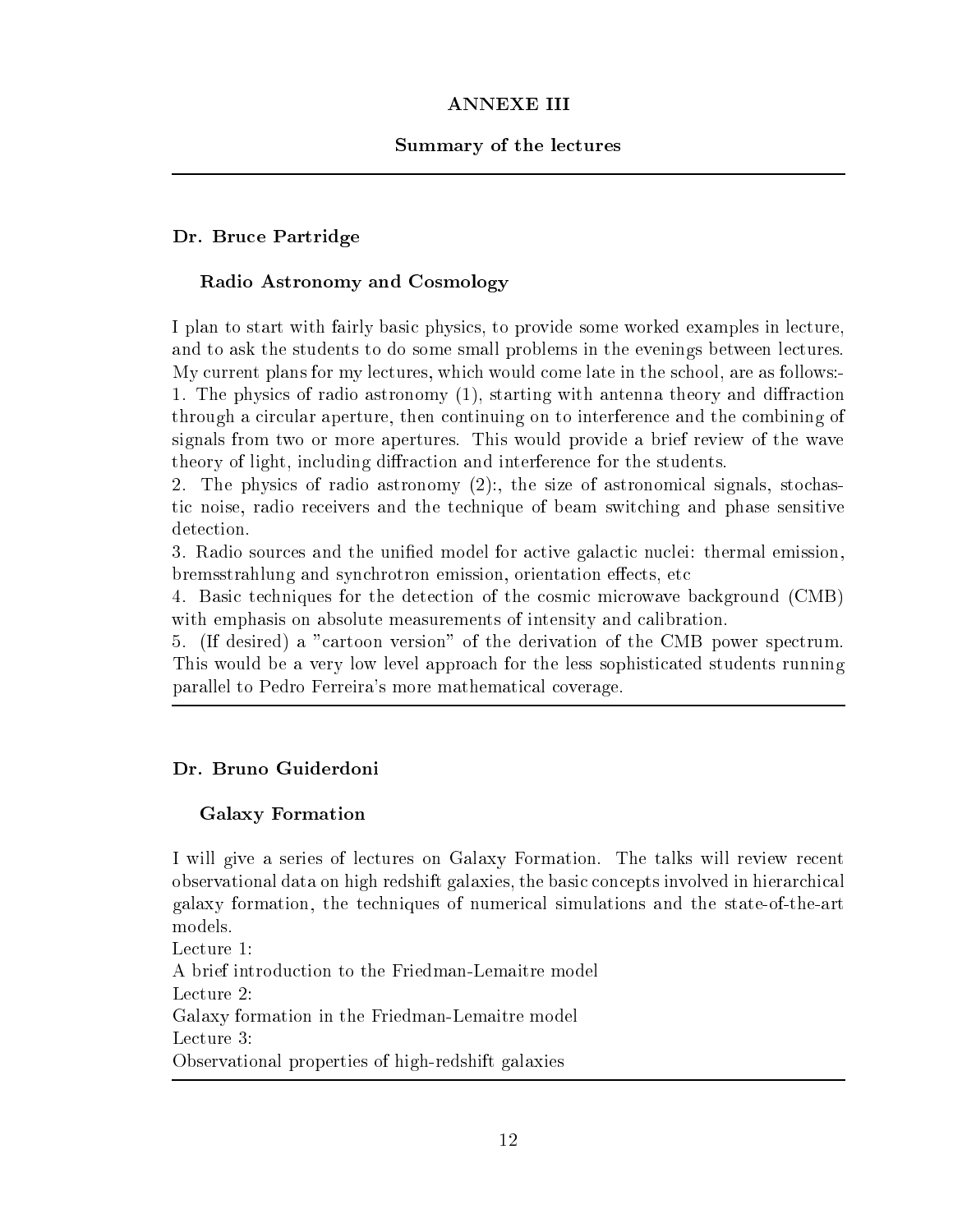## Dr. Jean-Pierre De Greve

#### Evolution of close binary stars

The foundation: Evolution of single stars.

\* Basi equations of stellar stru
ture and re
ipes to solve them.

\* Ingredients for a good solution (equation of state, nuclear reactions, convection, absorption coefficients, ...)

\* Compli
ating ingredients: Overshooting, stellar wind, .. . \* Stellar evolution (Phases, differentiations, internal changes, ...)

The ground floor: Binaries and their evolutionary parameters.

\* The problem: Additional parameters (P, q, e, Ro
he lobe approximation)

\* Accretion and mixing.

The first floor: Evolution of close binaries.

\* Close binary evolution: Phases (results of al
ulations)

\* Different types of evolution, internal changes, ....

\* At last: Comparison with observations (observable ounterparts, though theorists are little about them)

The roof: Close binary evolution and all the rest.

Tutorial: Photometric appearance of interacting close binaries.

#### Dr. Joseph Silk

### Galaxy Formation

1. From density fluctuations to galaxy halos

\* Introdu
tion to dark matter.

\* Matter power spe
trum, linear growth, nonlinear growth, epo
h of galaxy formation, number density of halos.

2. The role of baryonic dissipation and the first stars

\* Introdu
tion to baryoni matter.

\* Dissipation, smallest galaxies, most massive galaxies, clusters, intergalactic matter.

\* First stars, reionisation, hemi
al evolution.

3. Formation of disk galaxies and ellipti
als

\* Introdu
tion to normal galaxies.

\* Disk instability and star formation. Mergers and starbursts. Galactic outflows and active galactic nuclei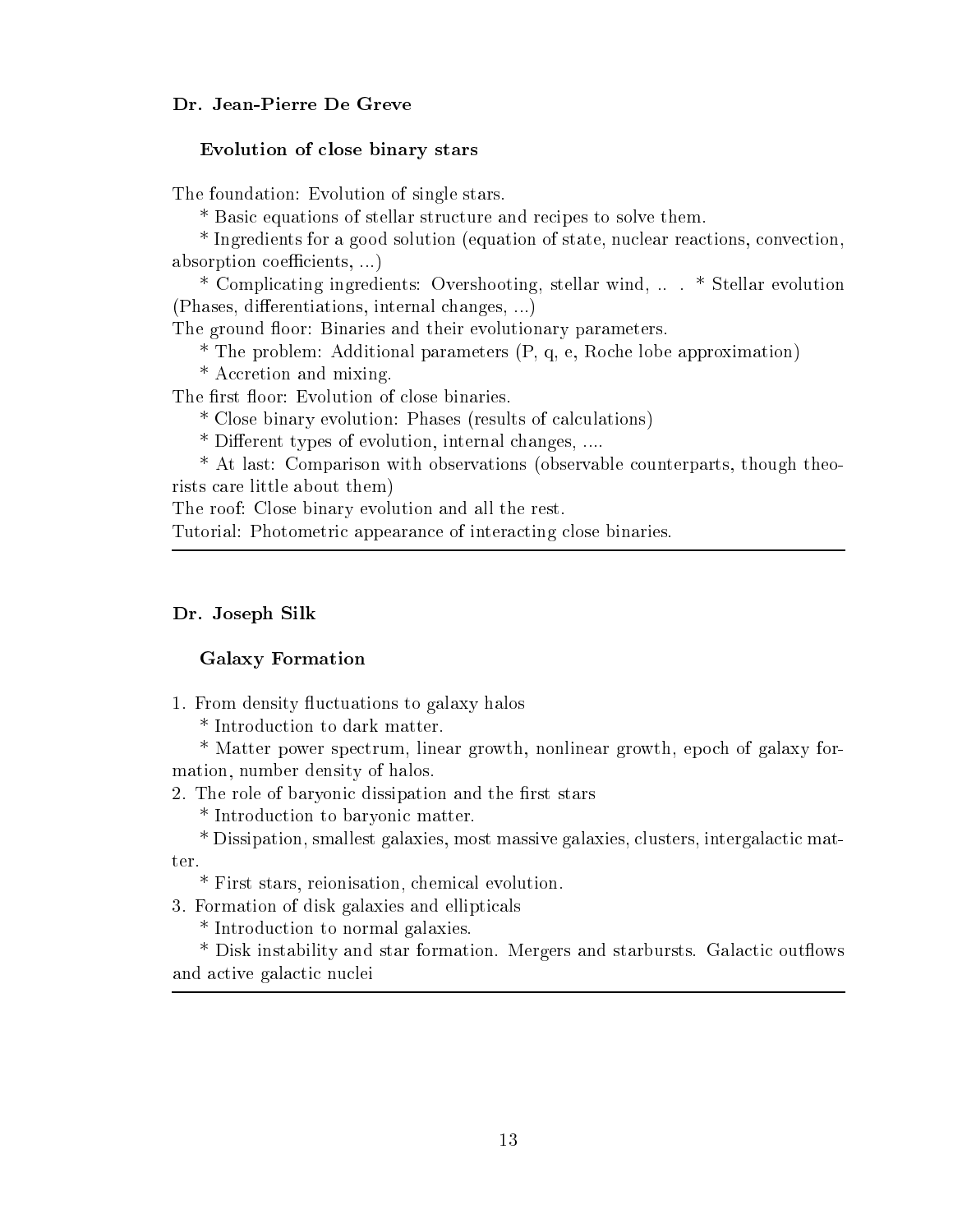### Dr. Martin Hendry

#### Statisti
al Astronomy

In many areas of astrophysics the application of advanced statistical methods to analyze very large data sets is playing an increasingly important role. Recent observational developments in osmology, for example, supply a wealth of new data (from e.g. galaxy redshift surveys, distant supernovae and the cosmic microwave ba
kground radiation) of unpre
edented quality and quantity. These data sets an in prin
iple pla
e powerful onstraints on the parameters of osmologi
al models, but their analysis presents an enormous omputational hallenge. Sophisti
ated new statistical tools are, therefore, being applied to compress and characterize very large data sets, and compare them to theoretical models via quick and efficient searches of multidimensional parameter spa
es.

The aim of these lectures will be to summarize recent developments in the analysis of very large astrophysi
al data sets, highlighting the powerful statisti
al tools whi
h are now available and providing a series of concrete examples of their application. The main topics to be covered are as follows:

1) Setting the ontext: why does astrophysi
s need advan
ed statisti
s?

2) Mathematical building blocks: an introduction to probability theory

3) Statisti
al building blo
ks: sampling theory, parameter estimation and the prin
iple of maximum likelihood

4) An introdu
tion to Bayesian inferen
e: prior and posterior probability, Bayesian eviden
e and model ele
tion

5) Bayesian and non-Bayesian hypothesis testing

6) Dealing with observational sele
tion biases

7) Data ompression methods, in
luding prin
ipal omponent analysis

8) Sear
hing multidimensional parameter spa
es: Markov Chain Monte Carlo sampling

9) Robust methods: inferen
e with minimal model assumptions

10) Current and future applications: from accelerating universes to measuring gravitational waves

#### Dr. Pedro G. Ferreira

#### Cosmology with the Cosmic Microwave Background

Cosmology is the focal point of modern physics, with the interplay of mathematics, physi
s and astronomy. It allows for extreme spe
ulation but also requires stringent predictions to be compared to precise experimental facts. The cosmic microwave ba
kground, the reli radiation left over from the early universe supplies us with a clean observable, which can link physical processes when the universe was a fraction of its age, to high pre
ision, high resolution observations. In these le
tures I will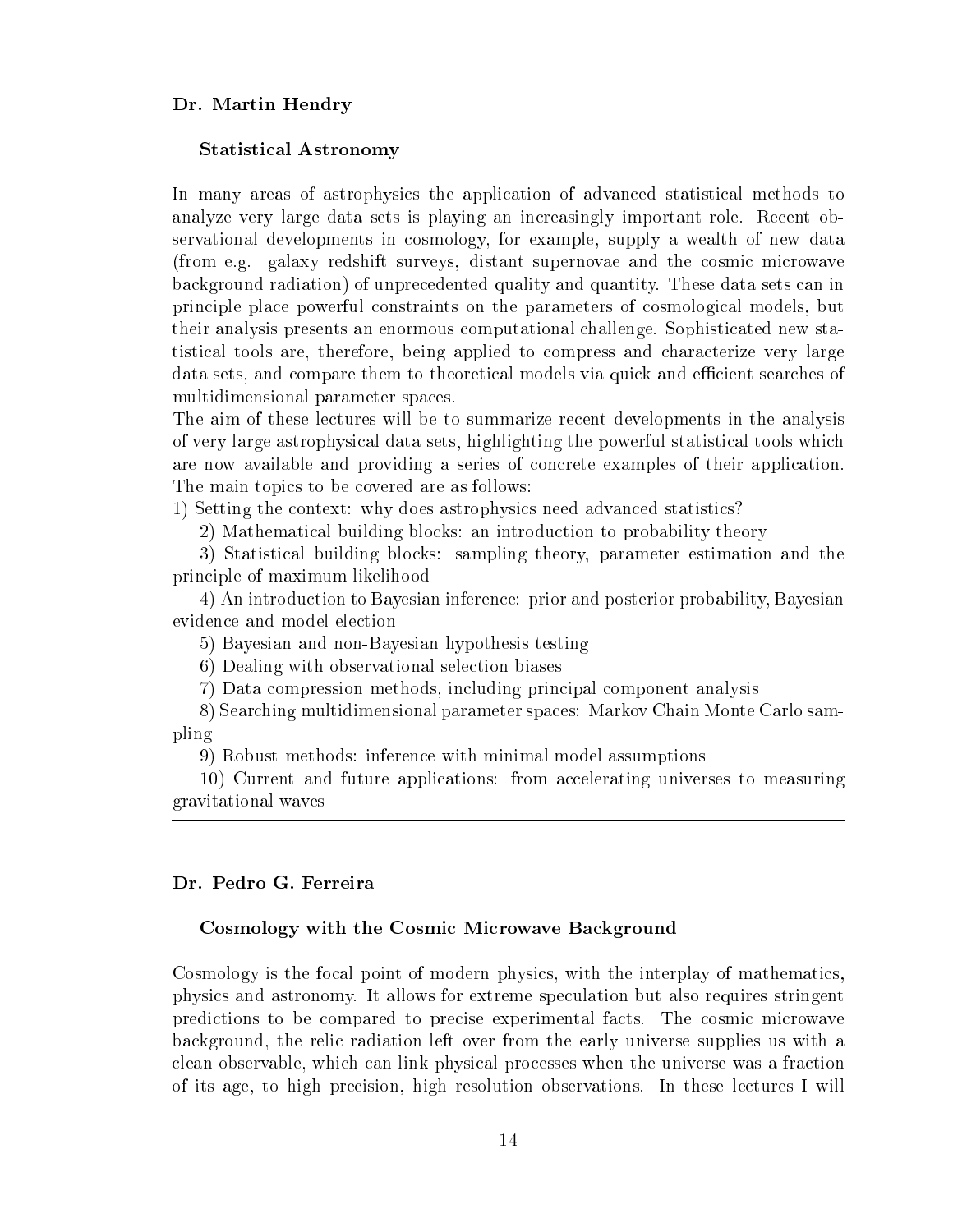develop the physics of the cosmic microwave background, describe the mathematical tools one must use to make accurate predictions and the statistical tools necessary to compare it to data. I will discuss what we currently know about the state of the universe from the existing data.

## Dr. Mariano Mendez

## High-Energy Astrophysi
s

I will briefly review the emission mechanisms that are relevant in producing the continuum X-ray/Gamma-ray part of the electromagnetic spectrum: Bremsstrahlung, Synchrotron, and Inverse Compton. I will then discuss the most salient aspects of the X-ray emission from ollisionally ionized and photoionized plasmas. All these on
epts will be used to understand the spe
tra of X-ray emitting sour
es, like X-ray binaries, active galactic nuclei, and clusters of galaxies. I will show how to use current software to analyze X-ray spectra; the students themselves will use this software to fit the X-ray spectrum of a cluster of galaxies observed with XMM-Newton. They will be able to extract temperature and chemical abundance gradients. Finally, I will review the importan
e of variability in the X-ray domain in studying neutron stars and black holes.

## Dr. Edward Guinan

## Magneti A
tivity of the Sun and Solar type Stars

- \* Introdu
tion to the solar and stellar magneti dynamos
- \* Possible effects of Solar Magnetic Activity on the Earth's Climate
- \* Nuclear Evolution of the Sun and the Effects on Earth's Climate
- \* The Study of Solar Analogs —The Sun in Time Program
- \* Learning about the young Sun's X-UV Fluxes from young dG stars

\* The active young Sun and the effects of the young Sun's Strong X-UV emissions and solar winds fluxes on the planets.

\* How the Young Sun's Strong Magneti A
tivity produ
ed major hanges in the atmospheres of the terrestrial planets (for example- Loss of water on Mars and the evolution of Life on Earth)

\* Effect of Stellar magnetic activity on Extrasolar Planets

\* Ideas for resear
h programs for ISYA parti
ipants

#### Variable and E
lipsing Stars as Astrophysi
al Laboratories

\* Fundamental stellar quantities from the study of e
lipsing binaries, examples in
lude: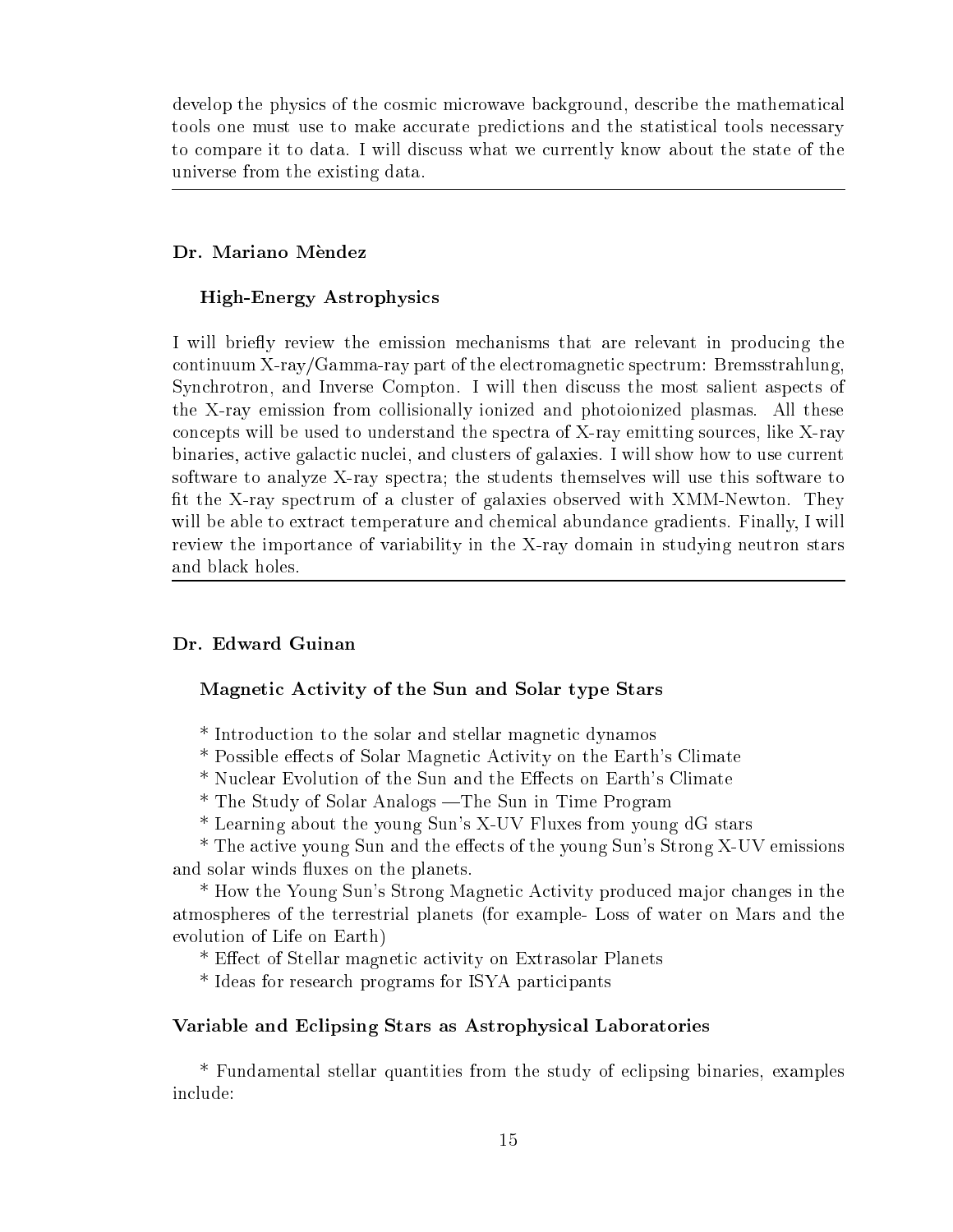+ Stellar masses and diameters,

+ Internal stru
ture of stars from apsidal motion studies,

+ Testing general relativity,

+ Detecting low mass companions and planets from the light travel time effect,

+ Calibration of the extragalactic distance scale using extragalactic eclipsing bi**naries, 200** 

+ Transit e
lipses from exosolar planets (illustrated with examples)

## Other activities

\* Possible resear
h ideas for ISYA parti
ipants

\* Neat programs that an be done with small teles
opes or with no teles
opes (using photometry ar
hives);

\* Collaborative programs for ISYA partipants.

\* Taking advantage of NASA's and ESA's ri
h ar
hival data bases with examples.

\* Informal Discussions and Advising on Writing Effective Resumes and Strong Resear
h Proposals; and Employment Opportunities in Astronomy and Astrophysi
s.

## Dr. Michèle Gerbaldi

## Stellar Atmospheres and Data Analysis

The guidelines of these lectures are:

- \* Why stellar observations ?
- \* Tools to interpret the observations,
- \* Interplay between observations and theories.

These lectures will insist upon some facts concerning the stellar astrophysics, not only how the parameters whi
h des
ribe the stars an be measured but also what really are we measuring due to the fact that between the detector and the star there are: the interstellar medium, the earth atmosphere and finally the telescope.

The emphasis will be put on the use of the archives of the observational data available from most of the observatories, whatever their localization is, and from the space experiments.

The physi
s of stellar atmospheres will be des
ribed as well as the methods used to ompute a "syntheti
" stellar spe
tra whi
h in turn allows the determination of the photospheri hemi
al omposition.

Examples of the methods currently used to analyze the structure of a stellar atmosphere will be developed in the framework of the determination of the abundan
es of some key elements for stars of various ages, in order to frame the metallicity of our Galaxy.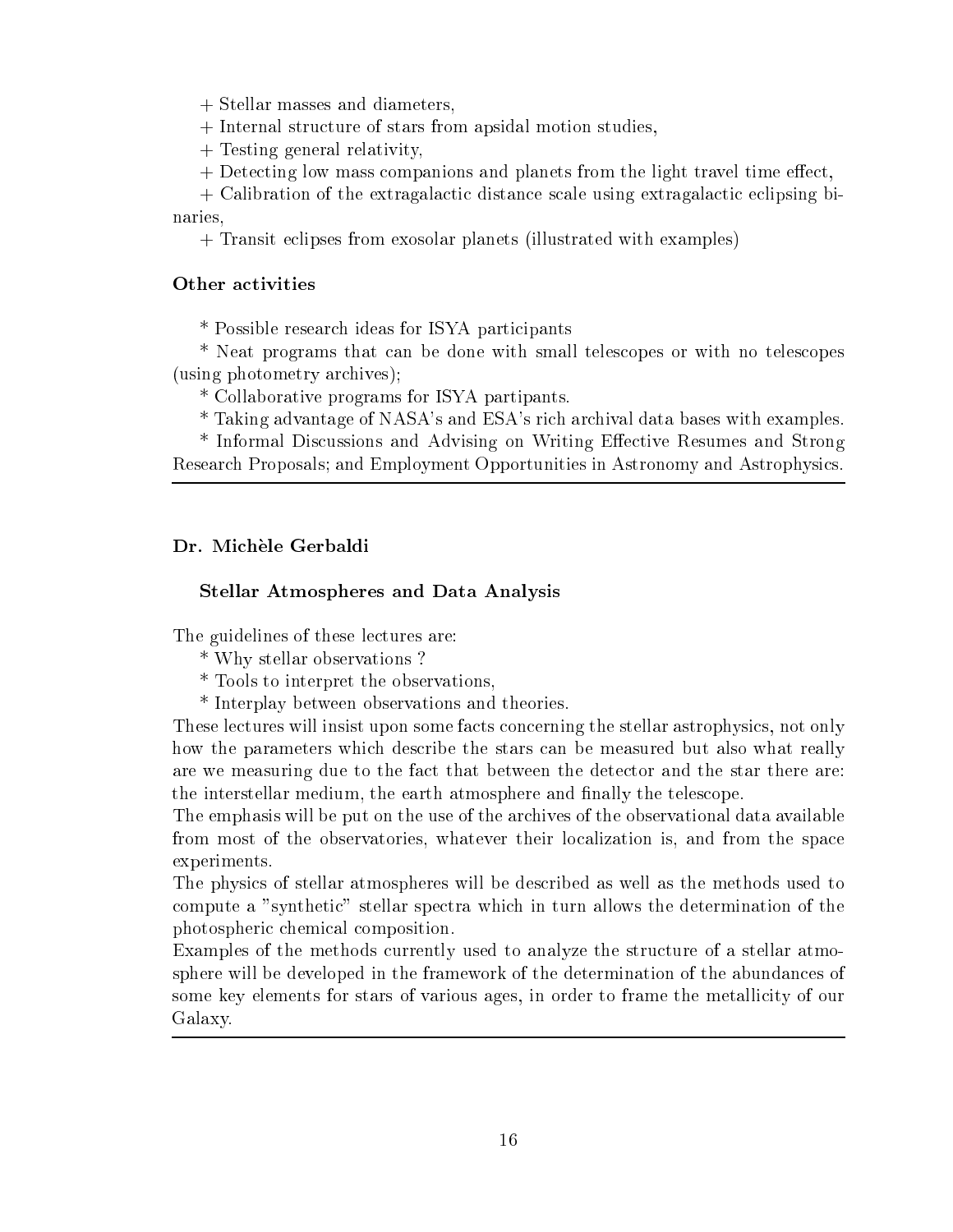### Dr. Kavilan Moodley

#### Cosmologi
al Models

My tutorials would develop on omputational and statisti
al te
hniques, not the pro essing of raw data, but using pro
essed data to tie up with osmologi
al models. Examples of this include using the Hubble data to derive the value of the Hubble parameter (with an analysis of systemati and statisti
al errors) and using the Type 1a supernovae data to determine the acceleration rate of the universe. A more omputational-type tutorial on the physi
s of the CMB an be done using CMB fast. The basi idea of these tutorials would be to tie the observations to theory.

#### Dr. Ignasi Ribas

#### Astronomi
al te
hniques

The main theme of my lectures will be the analysis of astronomical data and the use of databases. More precisely, I plan to discuss general concepts on astronomical techniques (astrometry, photometry and spectroscopy), including the effects of the interstellar medium and Earth's atmosphere. Modern optical/near-IR detectors, su
h as CCD ameras, will be overed with detail. Here I will explain the basi operation of a CCD devi
e and dis
uss their advantages and short
omings. To omplete this instrumental part, I will briefly describe how astronomical data reductions proeed, with fo
us on ea
h of the steps involved in the preliminary pro
essing and the extraction of scientifically useful data.

Along this same lines, I plan to devote some time to discuss the importance of astronomical databases, their exponential growth, and the crucial role they will play in the near future. The flourishing wealth of public astronomical data constitutes a great resource for scientists in countries that have no direct access to world-class observatories. Examples of urrently existing (MAST, VLT, HEASARC, 2MASS) and future databases (SDSS, GAIA, Planck, etc) will be given.

Practical sessions are planned to illustrate the concepts discussed. In one case, raw CCD observations of the open cluster M67 will be provided, together with the necessary alibration data. The students are expe
ted to arry out all the steps of the reduction and analysis with the aid of IRAF, a suite of custom programs and the help of publi databases. The goal of this session is the onstru
tion of a olor-magnitude diagram and the determination of cluster parameters such as its age, reddening, distance and metallicity.

The other practical session will focus on spectroscopy of binary stars. In this case, the students will be provided with several high-quality double-lined spectra to measure line positions with IRAF. Then, by using a catalog of spectral lines they will calculate the radial velo
ity shifts of the omponents. The star's fundamental properties follow from the fit of the radial velocity curve. Finally, to illustrate the use of ultraviolet